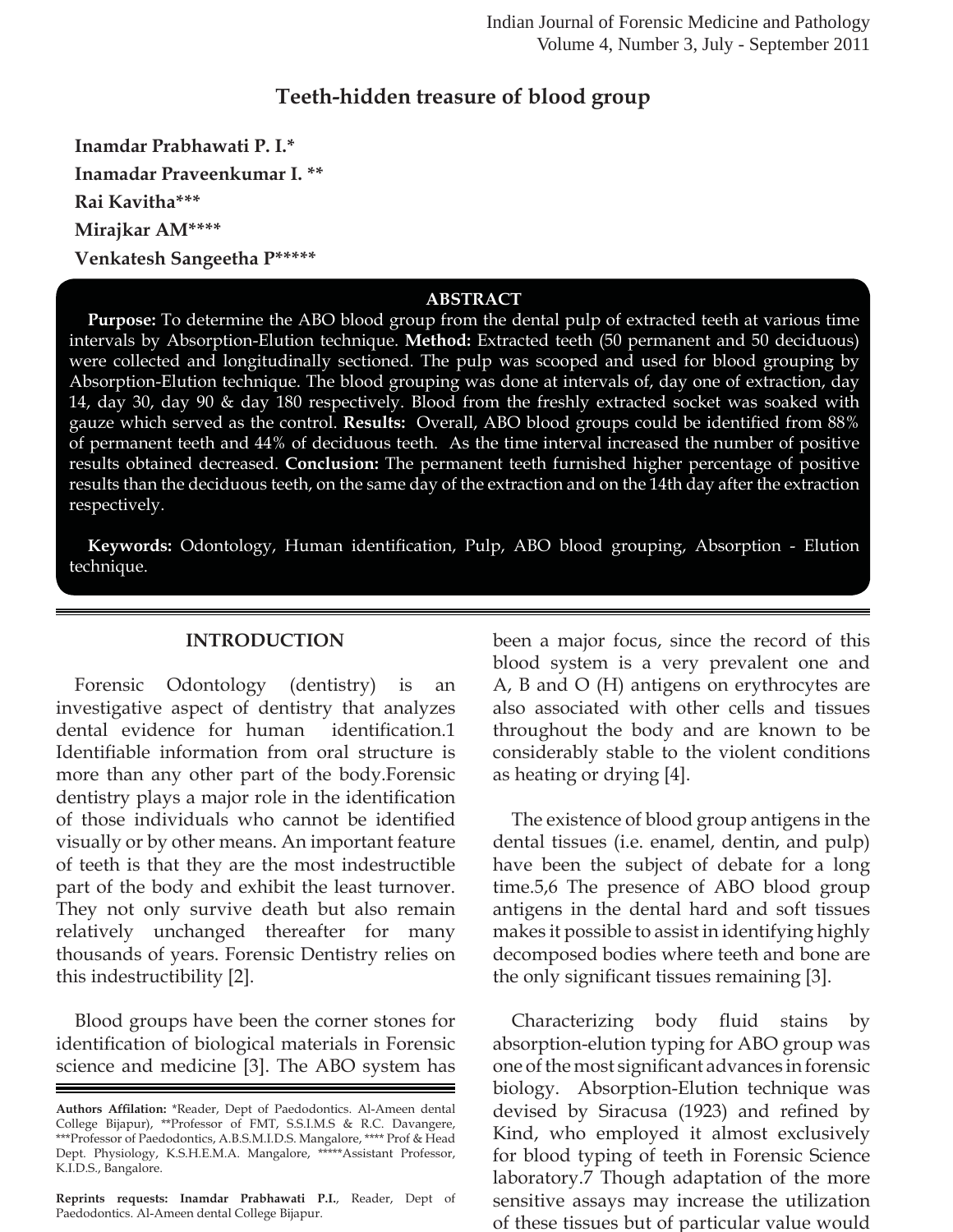for blood group substances in teeth. The absorption-elution technique is a relatively easy and economical method. No sophisticated storage method is required and reexaminations of samples are undemanding.8 Thus we chose this method for our study.

Fresh or recent tooth specimen could be expected to provide a good source for the determination of blood group. However there is the possibility of loss of pulpal antigens due to autolysis and dehydration in long standing tooth remains.9Therefore we thought it was justifiable to study the blood group antigens of the dental pulp at various time intervals i.e. on the day of extraction, 14th, 30th, 90th and 180th day after the extraction of permanent and deciduous teeth.

## **MATERIALS & METHODS**

 The study subjects were randomly selected from the department of Pedodontics and oral surgery, after obtaining informed consent.

## **Inclusion criteria**

The permanent teeth indicated for extraction due to periodontal and orthodontic problems. The primary teeth with physiologic mobility or those indicated for serial extractions.

## **Exclusion criteria**

Infected teeth, root canal treated teeth, teeth from individuals above 40 years of age. In correspondence to the time interval (i.e. on the day of extraction, 14th, 30th, 90th and 180th day of extraction.) we divided our samples into five groups (i.e. Group I-V) and planned a sample of 20 teeth (10 permanent and 10 deciduous teeth) in each group. In accordance, bottles were numbered into which the teeth were to be stored. The routine extraction procedure was carried out. The extracted teeth were washed in running water, wiped with gauze and randomly placed in their respective bottles. Blood-stained compresses from the extraction wound served as controls.

ABO grouping (agglutination method) was performed on blood-stained compresses from the extraction wound and the results were noted. Blood groups from the dental pulp were identified by Absorption-Elution technique

This method was carried out at stipulated time intervals and was then compared with that of the control. The teeth were embedded in the modeling wax block. Carborandum disc was used to longitudinally section the teeth embedded in wax blocks. The dental pulp was scooped with sterile spoon excavators, which was then placed in a test tube containing a drop of saline and sterile cotton thread. The test tubes were placed in the incubator at 56°C for 30 minutes so that the blood group antigens of dental pulp were absorbed by the sterile cotton thread.

Blood stained threads of 2 mm length were cut and placed in a drop of anti-A serum in a slide cavity. Similar pieces were placed in anti-B serum. The slides were then kept in moist chamber at 4°C for 2 hours for complete absorption. After absorption, the antiserum was pipetted off from the thread by capillary pipettes and then the thread was thoroughly washed 3 to 4 times in ice cold saline, for the complete removal of unreacted antibodies from it. Slides were again placed in moist chamber and placed in an incubator at 56°C for 30 minutes to break the antigen - antibody bond (Elution).

One drop of a 0.5% suspension of known RBC blood group was added and the samples were again placed in the humidified recipient and were incubated at 56° C for 15 minutes to enhance agglutination. The slides were then removed from the incubator to be kept at room temperature for 45 minutes to 1 hour and were observed under microscope at magnification 100x for agglutination i.e. ABO blood groups. The slides were agitated before reading agglutination.

The results were tabulated. The data was analyzed by comparison (based on percentage).

## **RESULTS**

Cent percent positive results were obtained on the same day and on the 14th day after the extraction of permanent teeth (table1&2). But only 80% success rates were achieved on the same day of extraction of primary teeth and 70% on 14th day of extraction of primary teeth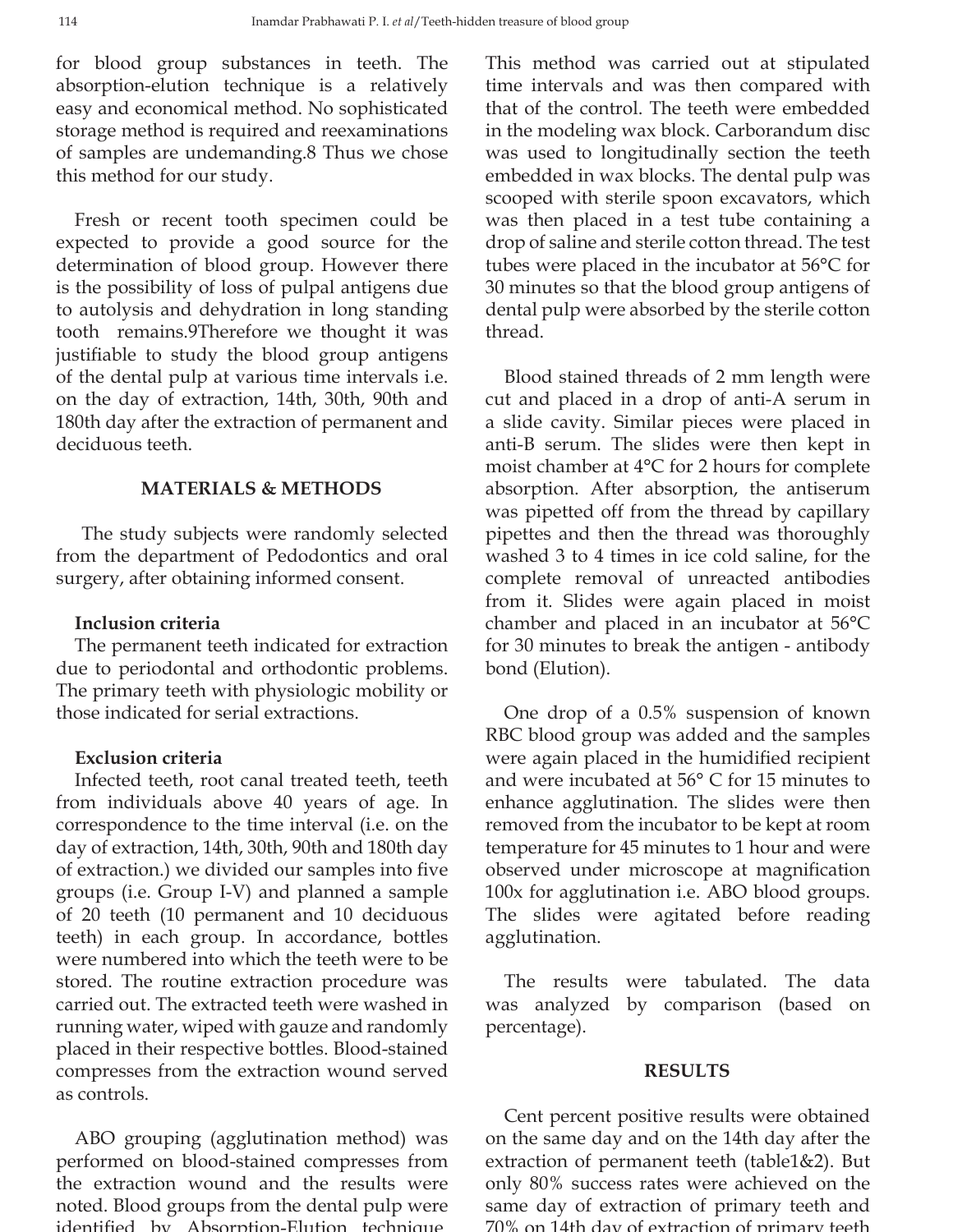## **Table 1. Blood grouping on the day of extraction (Group I)**

|                        |               | Permanent teeth |                 |                 | Deciduous teeth |                 |                 |                 |  |  |  |
|------------------------|---------------|-----------------|-----------------|-----------------|-----------------|-----------------|-----------------|-----------------|--|--|--|
|                        | Control group |                 | Study group     |                 |                 | Control group   |                 | Study group     |  |  |  |
| <b>Blood</b><br>groups | Positive      | <b>Negative</b> | <b>Positive</b> | <b>Negative</b> | <b>Positive</b> | <b>Negative</b> | <b>Positive</b> | <b>Negative</b> |  |  |  |
| $\mathbf A$            | $4(40\%)$     | $0(0\%)$        | $4(40\%)$       | $0(0\%)$        | $4(40\%)$       | $0(0\%)$        | $3(30\%)$       | $1(10\%)$       |  |  |  |
| $\, {\bf B}$           | $3(30\%)$     | $0(0\%)$        | $3(30\%)$       | $0(0\%)$        | $1(10\%)$       | $0(0\%)$        | $1(10\%)$       | $0(0\%)$        |  |  |  |
| AB                     | $1(10\%)$     | $0(0\%)$        | $1(10\%)$       | $0(0\%)$        | $1(10\%)$       | $0(0\%)$        | $1(10\%)$       | $0(0\%)$        |  |  |  |
| $\bigcirc$             | $2(20\%)$     | $0(0\%)$        | 2(20%)          | $0(0\%)$        | $4(40\%)$       | $0(0\%)$        | $3(30\%)$       | $1(10\%)$       |  |  |  |
| Total<br>positive      | $10(100\%)$   | $0(0\%)$        | $10(100\%)$     | $0(0\%)$        | $10(100\%)$     | $0(0\%)$        | $8(80\%)$       | $2(20\%)$       |  |  |  |
|                        | 10(100%)      |                 | $10(100\%)$     |                 |                 | $10(100\%)$     |                 | $8(80\%)$       |  |  |  |

# **Table 2. Blood grouping on the14th day of extraction (Group II)**

|                        |                 |                 | <b>Permanent teeth</b> |                 | Deciduous teeth |                 |                 |                 |  |
|------------------------|-----------------|-----------------|------------------------|-----------------|-----------------|-----------------|-----------------|-----------------|--|
| <b>Blood</b><br>groups | Control group   |                 | Study group            |                 | Control group   |                 | Study group     |                 |  |
|                        | <b>Positive</b> | <b>Negative</b> | <b>Positive</b>        | <b>Negative</b> | Positive        | <b>Negative</b> | <b>Positive</b> | <b>Negative</b> |  |
| A                      | $3(30\%)$       | $0(0\%)$        | $3(30\%)$              | $0(0\%)$        | $1(10\%)$       | $0(0\%)$        | $1(10\%)$       | $0(0\%)$        |  |
| B                      | $2(20\%)$       | $0(0\%)$        | $2(20\%)$              | $0(0\%)$        | $3(30\%)$       | $0(0\%)$        | $3(30\%)$       | 2(20%)          |  |
| AB                     | $1(10\%)$       | $0(0\%)$        | $1(10\%)$              | $0(0\%)$        | $2(20\%)$       | $0(0\%)$        | $2(20\%)$       | $1(10\%)$       |  |
| $\circ$                | $4(40\%)$       | $0(0\%)$        | $4(40\%)$              | $0(0\%)$        | $4(40\%)$       | $0(0\%)$        | $4(40\%)$       | $0(0\%)$        |  |
| Total<br>positive      | $10(100\%)$     | $0(0\%)$        | $10(100\%)$            | $0(0\%)$        | $10(100\%)$     | $0(0\%)$        | 7(70%)          | $3(30\%)$       |  |
|                        | $10(100\%)$     |                 | $10(100\%)$            |                 | $10(100\%)$     |                 | 7(70%)          |                 |  |

## Table 3. Blood grouping on 30<sup>th</sup> day after extraction (Group III)

| <b>Blood</b> | <b>Permanent teeth</b>   |                 |                 |                 | Deciduous teeth |                 |                 |                 |                 |
|--------------|--------------------------|-----------------|-----------------|-----------------|-----------------|-----------------|-----------------|-----------------|-----------------|
|              | groups                   | Control group   |                 | Study group     |                 | Control group   |                 | Study group     |                 |
|              |                          | <b>Positive</b> | <b>Negative</b> | <b>Positive</b> | <b>Negative</b> | <b>Positive</b> | <b>Negative</b> | <b>Positive</b> | <b>Negative</b> |
|              | A                        | $2(20\%)$       | $0(0\%)$        | $2(20\%)$       | $0(0\%)$        | $1(10\%)$       | $0(0\%)$        | $1(10\%)$       | $0(0\%)$        |
|              | $\mathbf B$              | $4(40\%)$       | $0(0\%)$        | $3(30\%)$       | $1(10\%)$       | $4(40\%)$       | $0(0\%)$        | $2(20\%)$       | $2(20\%)$       |
|              | AB                       | $0(0\%)$        | $0(0\%)$        | $0(0\%)$        | $0(0\%)$        | $1(10\%)(0)$    | $0(0\%)$        | $0(0\%)$        | $1(10\%)$       |
|              | $\circ$                  | $4(40\%)$       | $0(0\%)$        | $3(30\%)$       | $1(10\%)$       | $4(40\%)$       | $0(0\%)$        | $1(10\%)$       | $3(30\%)$       |
|              | Total                    | 10(100%)        | $0(0\%)$        | $8(80\%)$       | 2(20%)          | 10(100%)        | $0(0\%)$        | $4(40\%)$       | $6(60\%)$       |
|              | $\overline{\phantom{a}}$ |                 |                 |                 |                 |                 |                 |                 |                 |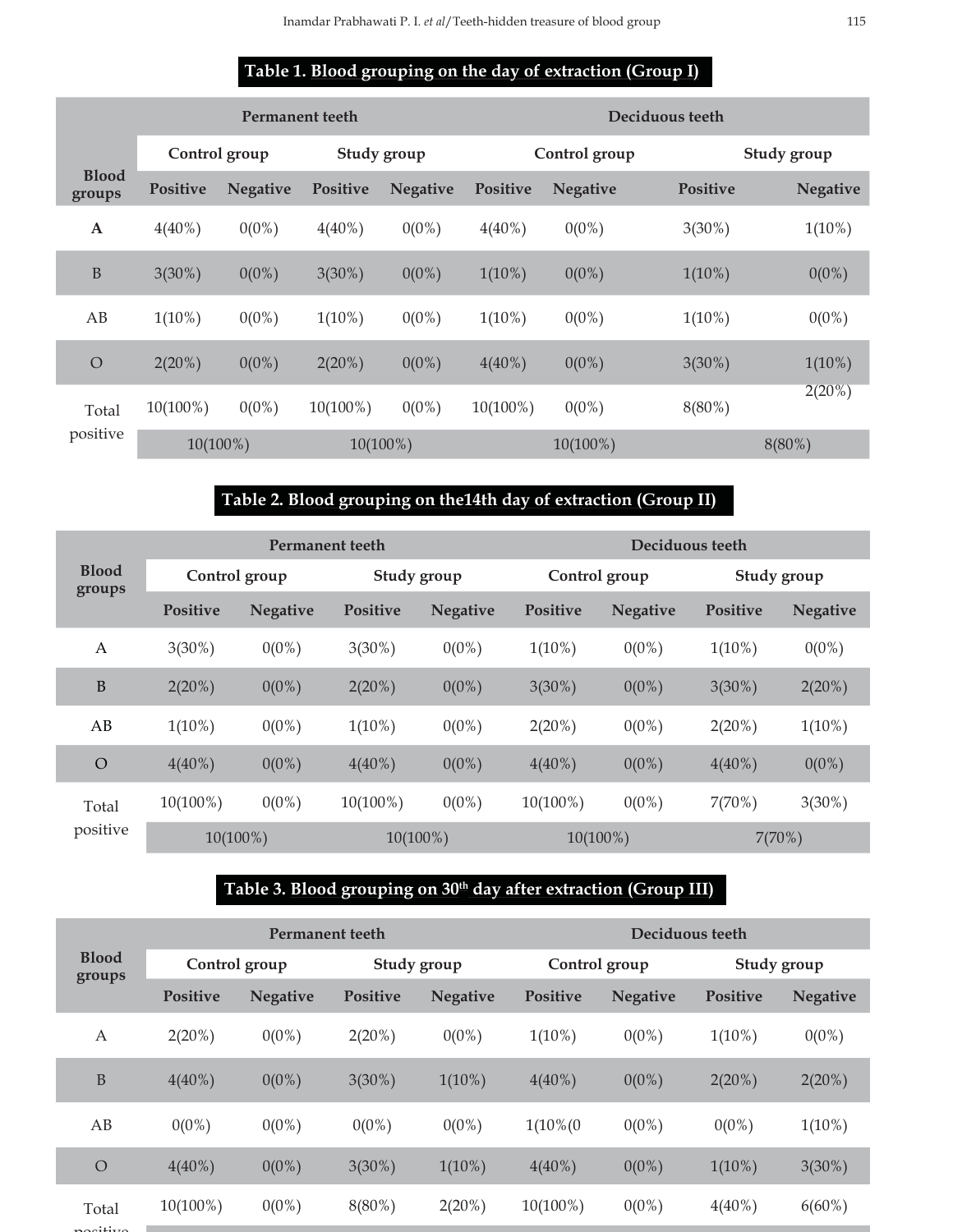### Table 4. Blood grouping on 90<sup>th</sup> day after extraction (Group IV)

|                        | <b>Permanent teeth</b> |                 |                 |                 | Deciduous teeth |                 |             |                 |
|------------------------|------------------------|-----------------|-----------------|-----------------|-----------------|-----------------|-------------|-----------------|
| <b>Blood</b><br>groups | Control group          |                 | Study group     |                 | Control group   |                 | Study group |                 |
|                        | Positive               | <b>Negative</b> | <b>Positive</b> | <b>Negative</b> | <b>Positive</b> | <b>Negative</b> | Positive    | <b>Negative</b> |
| $\mathbf{A}$           | $2(20\%)$              | $0(0\%)$        | $1(10\%)$       | $1(10\%)$       | $1(10\%)$       | $0(0\%)$        | $0(0\%)$    | $1(10\%)$       |
| $\bf{B}$               | $5(50\%)$              | $0(0\%)$        | $4(40\%)$       | $1(10\%)$       | $4(40\%)$       | $0(0\%)$        | $1(10\%)$   | $3(30\%)$       |
| AB                     | $1(10\%)$              | $0(0\%)$        | $1(10\%)$       | $0(0\%)$        | $3(30\%)$       | $0(0\%)$        | $0(0\%)$    | $3(30\%)$       |
| $\mathbf O$            | $2(20\%)$              | $0(0\%)$        | $2(20\%)$       | $0(0\%)$        | $2(20\%)$       | $0(0\%)$        | $1(10\%)$   | $1(10\%)$       |
| Total<br>positive      | 10(100%)               | $0(0\%)$        | $8(80\%)$       | $2(20\%)$       | 10(100%)        | $0(0\%)$        | $2(20\%)$   | $8(80\%)$       |
|                        | 10(100%)               |                 | $8(80\%)$       |                 | $10(100\%)$     |                 | $2(20\%)$   |                 |

### Table 5. Blood grouping on 180<sup>th</sup> day after extraction (Group V)

|                        |                 | <b>Permanent teeth</b> |                 |                 | Deciduous teeth |                 |                 |                 |  |
|------------------------|-----------------|------------------------|-----------------|-----------------|-----------------|-----------------|-----------------|-----------------|--|
| <b>Blood</b><br>groups | Control group   |                        | Study group     |                 | Control group   |                 | Study group     |                 |  |
|                        | <b>Positive</b> | <b>Negative</b>        | <b>Positive</b> | <b>Negative</b> | <b>Positive</b> | <b>Negative</b> | <b>Positive</b> | <b>Negative</b> |  |
| $\mathbf{A}$           | $2(20\%)$       | $0(0\%)$               | 2(20%)          | $0(0\%)$        | $0(0\%)$        | $0(0\%)$        | $0(0\%)$        | $0(0\%)$        |  |
| $\bf{B}$               | $6(60\%)$       | $0(0\%)$               | $4(40\%)$       | 2(20%)          | $5(50\%)$       | $0(0\%)$        | $0(0\%)$        | $5(50\%)$       |  |
| AB                     | $0(0\%)$        | $0(0\%)$               | $0(0\%)$        | $0(0\%)$        | 2(20%)          | $0(0\%)$        | $0(0\%)$        | 2(20%)          |  |
| $\mathbf O$            | 2(20%)          | $0(0\%)$               | 2(20%)          | $0(0\%)$        | $3(30\%)$       | $0(0\%)$        | $0(0\%)$        | $3(30\%)$       |  |
| Total<br>positive      | $10(100\%)$     | $0(0\%)$               | $8(80\%)$       | $2(20\%)$       | 10(100%)        | $0(0\%)$        | $0(0\%)$        | 10(100%)        |  |
|                        | $10(100\%)$     |                        | $8(80\%)$       |                 | $10(100\%)$     |                 | $0(0\%)$        |                 |  |

(Table 1, 2).

An Eighty percent success rate was achieved on the 30th, 90th and 180th day after the extraction of the permanent teeth (table 3, 4 & 5). But we could achieve only 40% on the 30th day, 20% on the 90th day and 0% on the 180th day after the extraction the deciduous teeth respectively (Table 3, 4 & 5).

#### **DISCUSSION**

The resilience of the teeth and its supporting tissues to pre- and post-mortem assaults provides a wealth of information for those interested in the identity of the deceased. Chemical attack, burning, burial, submersion, and even severe head and neck trauma are all withstood by the dentition to an extent where identification is possible [10].

 $\Gamma$ <sub>be</sub> determination of  $ADH(\Omega)$  specific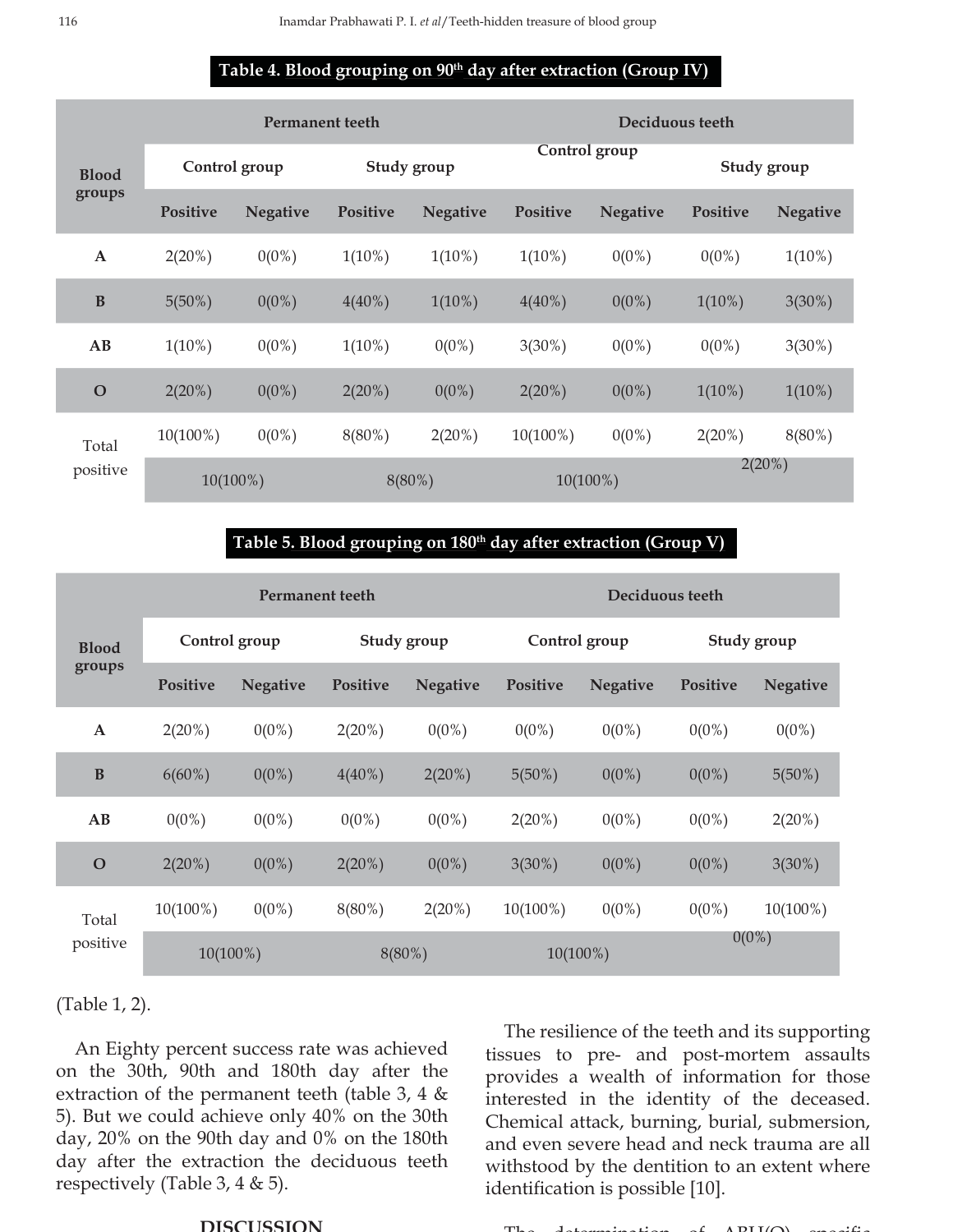## antigens from finger toe nails, hair, teeth, bones and muscles can be used for the identification of victims [11]. Various authors have reported that the dental pulp tissue can be used for ABO blood typing of victims [5,9,12,13,14]. Several techniques like Mixed-Agglutination, two-dimensional Absorption-Inhibition (2-D-AI), Electrophoretic technique, Infusion-sedimentation phenomenon etc including Absorption-Elution technique have been used in Forensic Science for ABO blood group typing [3,9,12,13].

In the present study, the blood grouping of dental pulp from the permanent teeth carried out on the same day, and on the 14th day furnished 100% success rates but the blood grouping of dental pulp carried out on the 30th, 90th and 180th day furnished only 80% success rates.This is in contrast to the study done by Sharma and Chattopadhyaya [5]. Cent percent success rate was achieved up to the 24th month after the extraction, irrespective of the type of dentition. Similar findings have also been reported by Takata [15]. Whereas Smeets6 et al reported 86% success rate up to 21 months after the extraction of the permanent teeth.

In accordance to Heartig et al 9 the overall decrease in the success rate of our study could be due to cell lysis; contamination of the tooth or time lapse for the procedure. The lower success rate of deciduous teeth could be attributed to variation in the pulp volume, loss of the tissue during sectioning and root resorption in the deciduous teeth.

 The dental tissue can get contaminated with aerobic gram negative bacteria (e. coli & s. maracesens). These microorganisms' pocess ABO blood group like antigens, simulating a B-type blood group [14]. This could be another reason for higher failure rates. As majority (i.e. 36) of our samples was of the blood group B type. More sensitive methods like multiplex single primer extension reaction, serologically active proteases could be used to control the moisture or heat sensitivity [17,18].

Thus our study emphasizes that the blood typing of tooth pulp by Absorption-Elution method can be used for relative identification of individuals.

### **CONCLUSION**

In our study the permanent teeth exhibited higher percentage of positive results than the deciduous teeth. The blood group identified on the same day of the extraction and on the 14th day after the extraction demonstrated a higher percentage of positive results.

Based on our findings we could probably culminate that the absorption- elution technique is a reliable, economical and easy method for grouping blood samples from the dental pulp.

### **REFERENCES**

- 1. Hemanth M, Shetty VM, Shetty N, Karkera BV. Sex determination using dental tissue. Medico-Legal Update. 2008; 8(2): 2008-07 - 2008-12.
- 2. Pretty I, Sweet D. A look at forensic dentistry--Part 1: The role of the teeth in the determination of human identity. Br Dent J. 2001; 190(7): 359-366.
- 3. Xingzhi X, Ji L, Hao F, Ming L, Zhuyao L. ABO blood grouping on Dental Tissue. J Forensic Sci 1993; 38(4): 956 - 960.
- 4. Nishi K. ABO blood group typing in forensic autopsies. Nihon Hoigaku Zasshi. 2005; 59(2): 111-7.
- 5. Sharma AK, Chattopadhyay PK. ABO blood grouping from the dental pulp. Journal Forensic Sci Soc. 1993; 33(1): 39 - 44.
- 6. Smeets B, van de Voorde H, Hooft P. ABO blood grouping on tooth material. Forensic Sci Int. 1991; 50(2): 277-84.
- 7. Kind SS. Absorption elution grouping of dried blood smears. Nature. 1960; 185: 397- 398.
- 8. Nishi K., Rand S. Nakagawa T, Yamamoto A, Yamasaki S. Yamamoto Y et.al. ABO Blood Typing from Forensic Materials - Merits and demerits of detection methods utilized in our laboratories, and biological